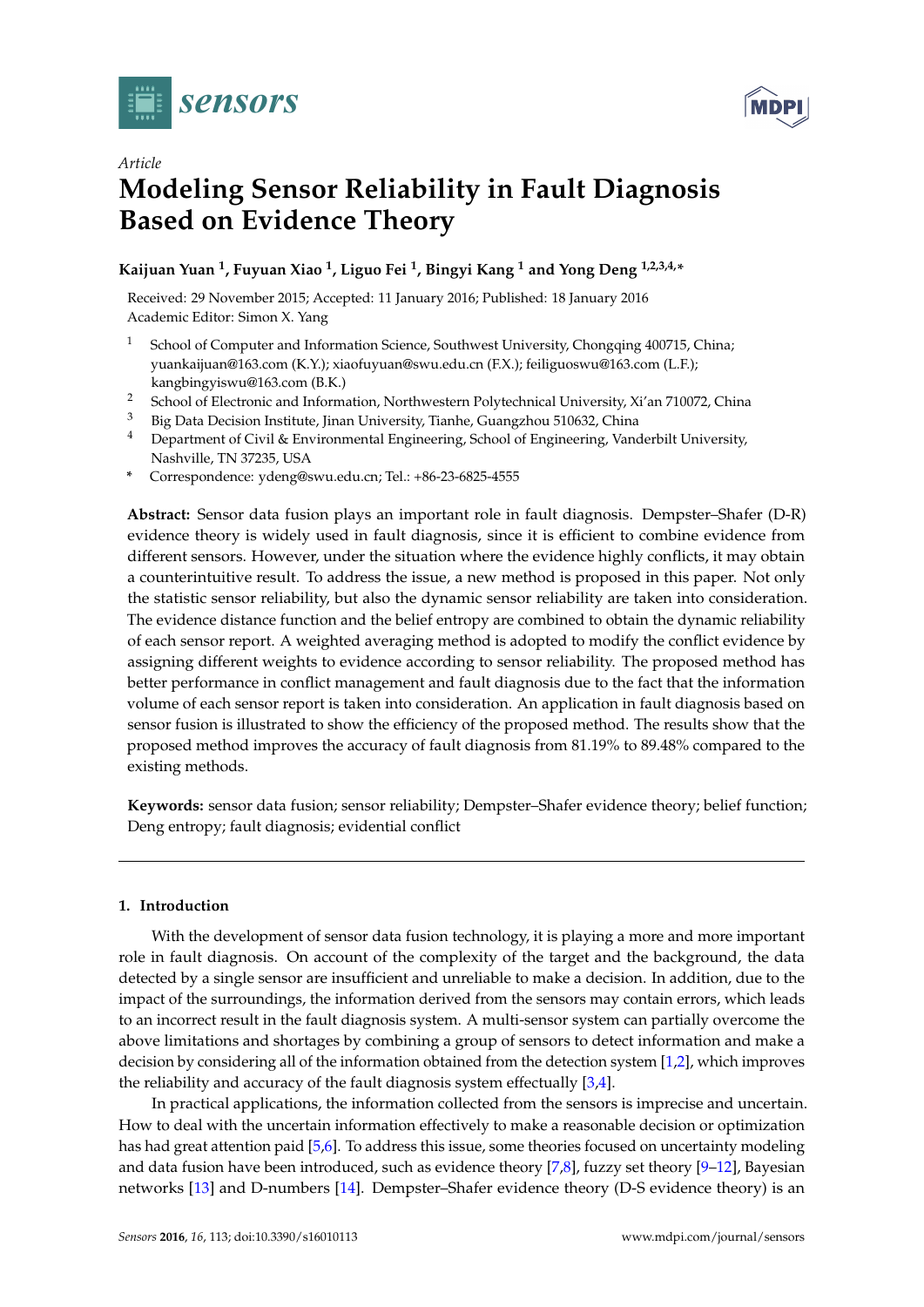imprecise reasoning theory, which was first proposed by Dempster [\[15\]](#page-11-8) and then developed by Shafer [\[16\]](#page-11-9). As the generalization of Bayes method, D-S evidence theory can deal with uncertain information without prior probability. When the uncertain information is represented by probability, D-S evidence theory can definitely degenerate to the probability theory. D-S evidence theory is useful in uncertainty modeling [\[17\]](#page-11-10) and data fusion [\[18–](#page-11-11)[20\]](#page-11-12), which contributes to its wide application in the fields of uncertain information processing [\[21–](#page-11-13)[23\]](#page-11-14) and decision making [\[24](#page-11-15)[–26\]](#page-11-16). Cai *et al*. introduced the Bayesian network and proposed to establish two layers, a fault layer and a fault symptom layer, to develop a fault diagnosis model and to perform data fusion [\[27\]](#page-11-17). It should be pointed out that D-numbers can model and fuse more uncertain information, which is also an efficient math tool to handle data uncertainty [\[14,](#page-11-7)[28,](#page-11-18)[29\]](#page-11-19).

However, there may exist conflict among the data collected from different sensors. In addition, the error contained in the data can also lead to conflict [\[30\]](#page-11-20). It may come to a counterintuitive conclusion by using Dempster's combination rule when faced with highly conflicting evidence [\[31\]](#page-12-0). How to handle the conflict is inevitable in fault diagnosis. There are two classes of solutions to address the issue. The first is to improve the combination rule method, while the other is to modify the data model [\[32\]](#page-12-1). Yager improved the combination rule by distributing the conflict factor to the universal set, which means knowing nothing [\[33\]](#page-12-2). Smets introduced a conjunctive combination rule [\[34](#page-12-3)[,35\]](#page-12-4). Dubios and Prade put forward a disjunctive combination rule [\[36](#page-12-5)[,37\]](#page-12-6). Some typical works to improve the data method are briefly introduced as follows. Murphy is in favor of modifying evidence instead of the combination rule; she proposed to average the belief function first and perform the data fusion next [\[38\]](#page-12-7). Deng *et al*. introduced a weighted averaging method [\[39\]](#page-12-8), which is more reasonable compared to Murphy's simple averaging [\[40](#page-12-9)[,41\]](#page-12-10). Zhang *et al*. introduced the vector space to deal with the issue [\[42\]](#page-12-11).

Fan and Zuo introduced a fuzzy membership function and an importance index to improve D-S evidence theory [\[43\]](#page-12-12). Three factors are taken into consideration: evidence sufficiency, evidence importance and conflict degree of evidence. Though this method improves the accuracy of fault diagnosis, it still has some problems. First, it introduces a judging process of the conflict degree of evidence, according to the different combination rule being adopted, which makes it much more complex to make a decision. Besides, Fan and Zuo's method only considers evidence sufficiency and evidence importance, which can be regarded as the static property of sensors' reliability, and ignores the dynamic property of sensors reliability reflected in the real-time detection process.

It is obvious that the sensor reliability plays a significant role in decision making and fault diagnosis [\[44\]](#page-12-13). Sensor reliability can quantify sensor performance and reflect the reasonability of sensor data. In general, sensor performance is measured in long-term practice. This kind of reliability is called static reliability, which mainly depends on technical factors of the sensor itself. However, in a dynamic situation, with the surrounding conditions changing with time, the sensors may perform with different reliability at different times. It is difficult to measure such changeable reliability with one parameter in practical applications. Therefore, dynamic reliability is adopted to reflect the variation of sensor reliability at different times. Note that the reliability of a dynamic system is different from dynamic reliability on account of the reliability of a dynamic system being composed of static reliability and dynamic reliability. It can be considered that the reliability of a dynamic system is from the macro perspective, while the dynamic reliability is from the micro perspective. Additionally, the dynamic reliability approximates the real-time reliability. Cai *et al*. proposed to evaluate such dynamic reliability on the basis of dynamic Bayesian networks [\[45–](#page-12-14)[47\]](#page-12-15). Rogova and Nimier have made a complete survey of evaluating the sensor reliability [\[48\]](#page-12-16) in information fusion, which can be summed up as three levels: sensor level, data level and symbol level. The first level is inherent in a sensor, while the second and the third levels are application oriented [\[44\]](#page-12-13). Based on all of the above, this paper proposes a new method to model the reliability at two levels: The first level is static reliability, and the second level is dynamic reliability. The static reliability mainly depends on the technical factors, such as manufacturing craft and noise due to different materials. It can be measured by comparing the detection value with the actual value in long-term practice and the experts' assessment. The dynamic reliability is influenced by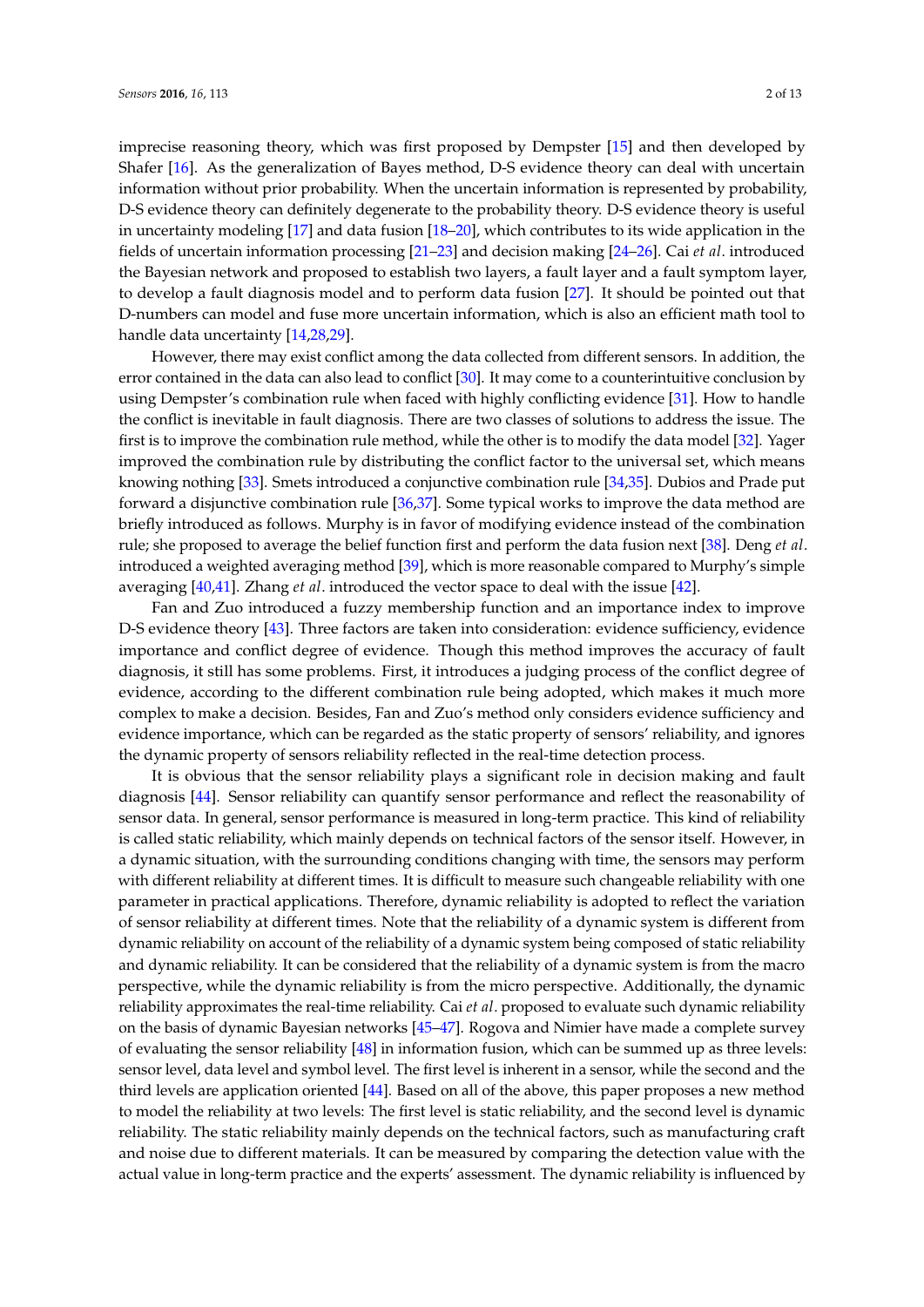the properties of the target and the surroundings. It can be evaluated by comparing the consistency of the outputs with other sensors aimed at the same input. If one sensor's outputs are in great consensus with others, it is considered to have great reliability. The new method distributes different weights to different sensor data according to the sensor reliability and adopts the weighted averaging method to combine different evidence. The new method considering both the static reliability and the dynamic reliability of a sensor is more reasonable to cope with conflicting evidence effectually.

The proposed method has the following advantages. First, it is a generalized version of our previous work [\[44\]](#page-12-13). Compared to the existing method, the dynamic property of sensor reliability is not only determined by the evidence distance function, but also by the information volume of the sensor itself. It is more reasonable, since the information volume is an important parameter of the sensor report and should be taken into consideration in sensor data fusion. Second, the proposed method improves the accuracy in fault diagnosis, since it is efficient at conflict management. It is useful to practical engineering, since the methodology of this paper can be easily extended to other multi-sensor systems.

The paper is organized as follow. Section 2 introduces the preliminaries of the D-S evidence theory [\[15,](#page-11-8)[16\]](#page-11-9) and Deng entropy. Fan and Zuo's method is briefly described in Section 2. Section 3 presents the new method to modeling sensor reliability. A numerical example is illustrated in Section 4 to show the efficiency of the new method. Finally, this paper is concluded in Section 5.

## **2. Preliminaries**

In this section, some preliminaries are briefly introduced below.

## *2.1. Dempster–Shafer Evidence Theory*

Dempster–Shafer evidence theory (D-S evidence theory) is also called belief function theory [\[15,](#page-11-8)[16\]](#page-11-9).

Let Θ be a set of *n* mutually-exclusive and collectively-exhaustive events, which is called the frame of discernment. The elements in Θ represent all of the possible faults in the fault domain of the object. Θ, also known as the sample space, is defined as  $\Theta = {\theta_1, \theta_2, ..., \theta_n}$ . The power set of  $\Theta$  is denoted by  $2^{\Theta}$ , whose element is called a hypothesis or a proposition. On the basis of the above two concepts, the definition of the mass function can be described. A mass function, also called basic belief assignment (BBA), is a mapping mfrom  $2^{\Theta}$  to [0, 1], which is given below:

$$
m: 2^{\Theta} \to [0, 1] \tag{1}
$$

Satisfying:

$$
m(\emptyset) = 0
$$
  
\n
$$
\sum_{A \subseteq \Theta} m(A) = 1
$$
\n(2)

The value  $m(A)$  represents the belief degree distributed to hypothesis *A*. Note that  $m(\emptyset) = 0$ means that there is no belief degree assigned to the empty set, which is required in the closed world. While in the open world [\[30\]](#page-11-20), the criterion is not required, and *m*(∅) can be bigger than zero. All subsets *A* of  $\Theta$  that satisfying  $m(A) > 0$  are called focal elements.

Dempster's combination rule, also called the orthogonal sum, is defined as follows:

<span id="page-2-1"></span>
$$
m(C) = m_i(X) \oplus m_i(Y) = \begin{cases} 0 & X \cap Y = \emptyset \\ \frac{\sum_{X \cap Y = C, X, Y \subseteq \Theta} m_i(X) \times m_i(Y)}{1 - K} & X \cap Y \neq \emptyset \end{cases}
$$
(3)

*K* is called the conflict factor between  $m(X)$  and  $m(Y)$ , which is defined below:

<span id="page-2-0"></span>
$$
K = \sum_{X \cap Y = \emptyset, \forall X, Y \subseteq \Theta} m_i(X) \times m_i(Y)
$$
\n(4)

When there are more than two pieces of evidence, these can be combined in the following form: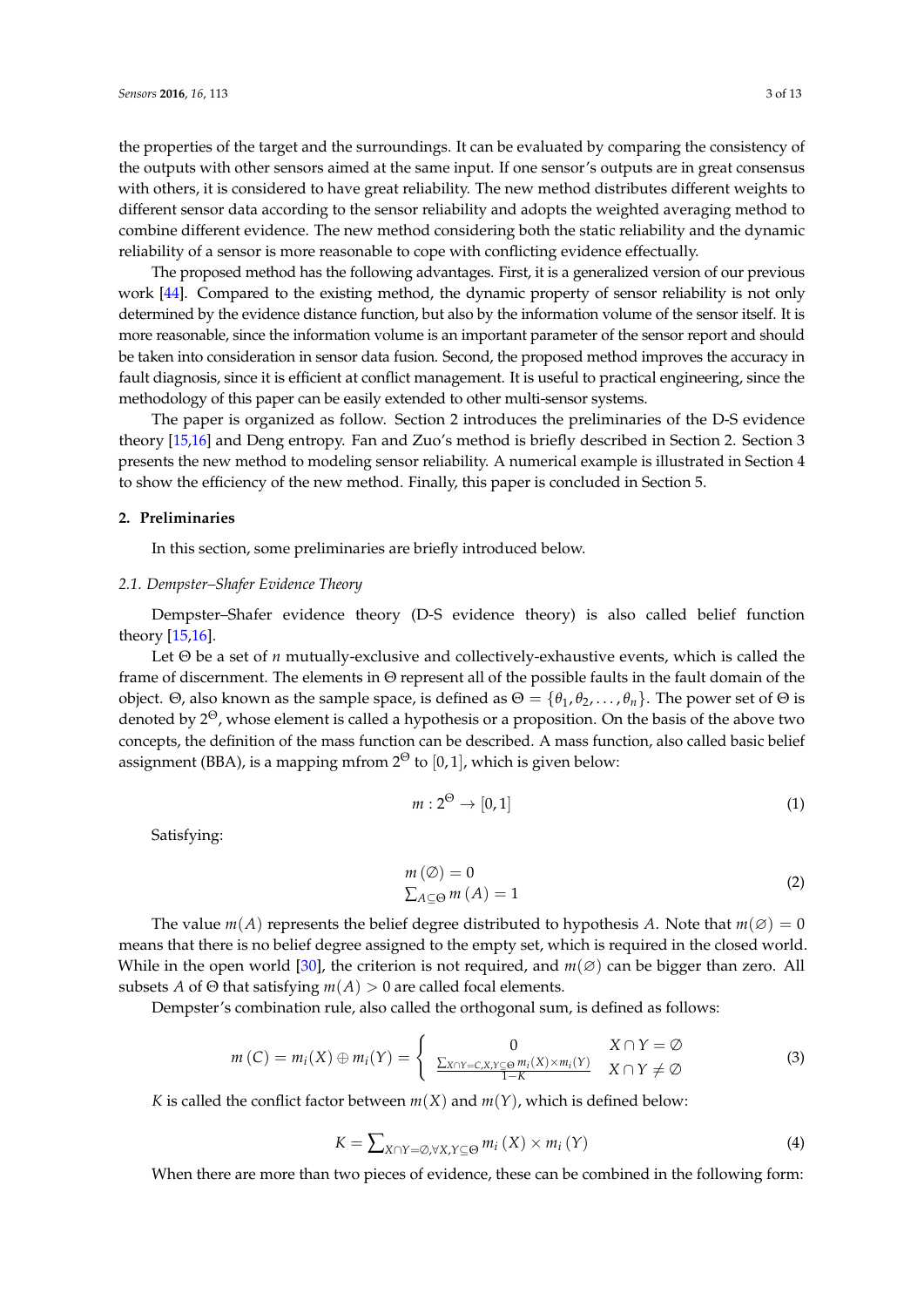$$
m = m_1 \oplus m_2 \oplus \cdots \oplus m_n = (((m_1 \oplus m_2) \oplus \cdots) \oplus m_n)
$$
 (5)

#### *2.2. Weighted Average Combination Method [\[39\]](#page-12-8)*

In Dempster's combination rule [\[15\]](#page-11-8), *K* is adopted to measure the dissimilarity degree between BBAs. However, it does not respect the metric axioms under the conditions of identityand triangle inequality [\[44\]](#page-12-13). Here is a numerical example to illustrate the case.

Example 1: Assume there are two pieces of evidence,  $m_1$  and  $m_2$ , whose BBAs are given below:  $m_1({\{\omega_1\}}) = 0.2, m_1({\{\omega_2\}}) = 0.2, m_1({\{\omega_3\}}) = 0.2, m_1({\{\omega_4\}}) = 0.2, m_1({\{\omega_5\}}) = 0.2,$  $m_2(\{\omega_1\}) = 0.2, m_2(\{\omega_2\}) = 0.2, m_2(\{\omega_3\}) = 0.2, m_2(\{\omega_4\}) = 0.2, m_2(\{\omega_5\}) = 0.2.$ Use Equation [\(4\)](#page-2-0) directly, and the conflict factor between two pieces of evidence is:  $K = 0.2 \times (0.2 + 0.2 + 0.2 + 0.2) \times 5 = 0.8$ 

It is obvious that the two pieces of evidence are completely the same. However, the conflict factor is not equal to zero, which is not reasonable. In order to address the issue, Liu proposed a novel approach to measure the degree of conflict, which combines the conflict factor and betting comments [\[49\]](#page-12-17). Though it is useful in conflict measurement, it is too complex to be calculated. Jousselme *et al*. introduce a distance to measure the dissimilarity between two pieces of evidence [\[50\]](#page-12-18). The evidence is expressed in the form of the vector space. The distance between two pieces of evidence  $m_1(\cdot)$  and  $m_2(\cdot)$  denotes  $d_{BOE}(m_1, m_2)$ , which is defined as:

$$
d_{BOE}(m_1, m_2) = \sqrt{\frac{1}{2}(\vec{m}_1 - \vec{m}_2)^T \underline{D}(\vec{m}_1 - \vec{m}_2)}
$$
(6)

 $\vec{m}_1$  and  $\vec{m}_2$  are the vector form of evidence, respectively. <u>D</u> is a matrix of 2 $^{\Theta}\times2^{\Theta}$ , and the elements of *D* are defined as:

$$
\underline{\underline{D}}\left(s_1, s_2\right) = \frac{\left|s_1 \cap s_2\right|}{\left|s_1 \cup s_2\right|} \qquad s_1, s_2 \in 2^{\Theta} \tag{7}
$$

When there are multiple pieces of evidence, the distances of every two pieces of evidence can be expressed in the form of a distance matrix *DM*, which is given below:

$$
DM = \begin{bmatrix} 0 & d_{12} & \cdots & d_{1m} \\ d_{21} & 0 & \cdots & d_{2m} \\ \vdots & \vdots & \vdots & \vdots \\ d_{m1} & d_{m2} & \cdots & 0 \end{bmatrix}
$$
 (8)

On account of the distance measuring the dissimilarity of evidence, the greater the distance of two pieces of evidence is, the less the two pieces of evidence support each other, the greater the conflict between these pieces of evidence is. Thus, the similarity measure *Simij* can be defined:

$$
Sim(m_i, m_j) = 1 - d(m_i, m_j)
$$
\n(9)

Additionally, the similarity measure matrix (SMM) is shown as:

$$
SMM = \begin{bmatrix} 1 & S_{12} & \cdots & S_{1m} \\ S_{21} & 1 & \cdots & S_{2m} \\ \vdots & \vdots & \vdots & \vdots \\ S_{m1} & S_{m2} & \cdots & 1 \end{bmatrix} \tag{10}
$$

The support degree of each evidence is given as: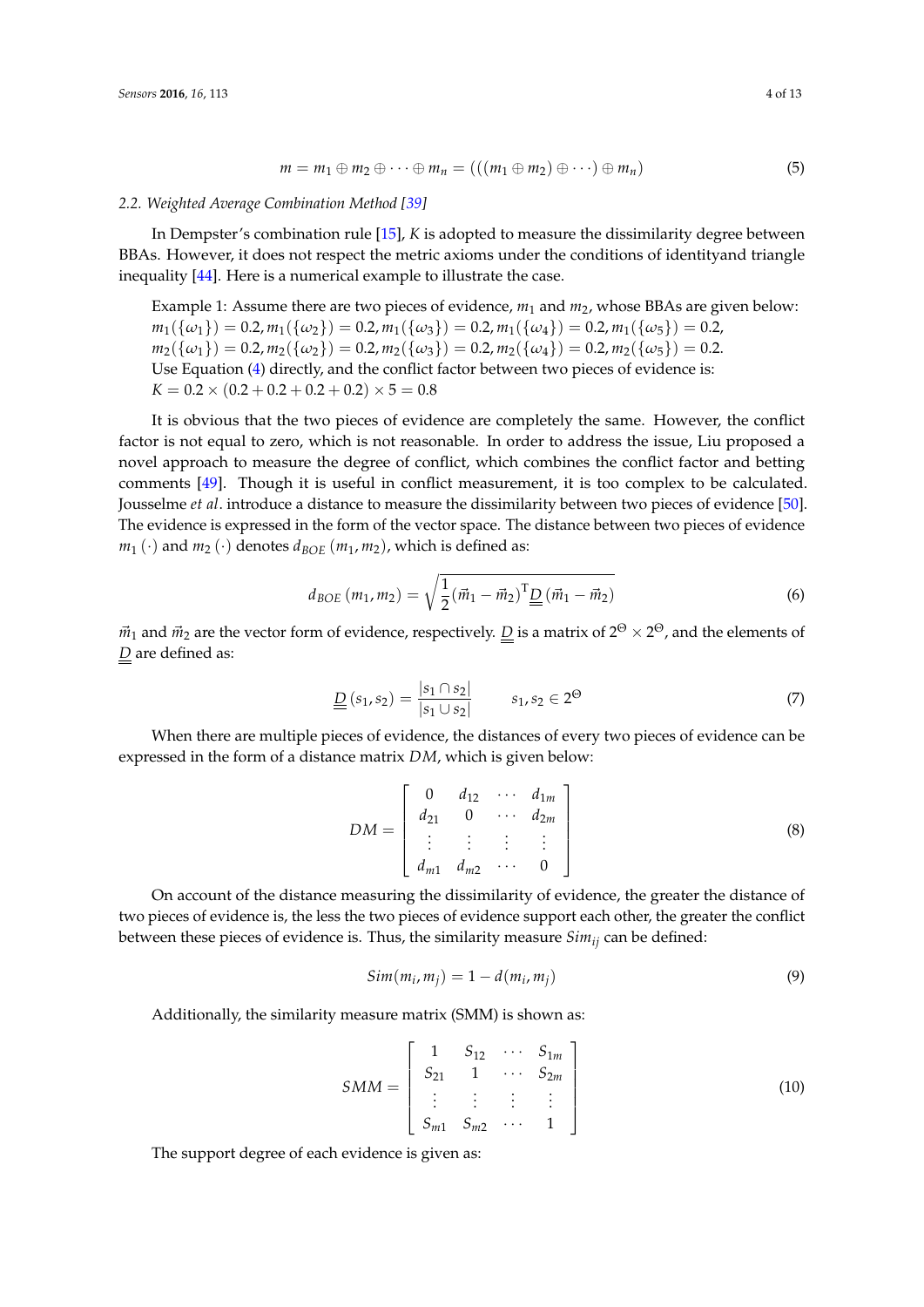$$
Sup(m_i) = \sum_{j=1, j\neq i}^{m} Sim(m_i, m_j)
$$
\n(11)

After normalization, the credibility degree *Crd<sup>i</sup>* of evidence *i* is given below:

<span id="page-4-0"></span>
$$
Crd_i = \frac{Sup(m_i)}{maxSup(m_i)} \qquad (i = 1, 2, \cdots, k)
$$
 (12)

The bigger the *Crd* is, the more the evidence is supported by others, the more reliable it is and the more important the role it will play in the final fusion result.

There is no denying that D-S evidence theory [\[15\]](#page-11-8) is effective in uncertainty modeling and data fusion. However, it may reach a counterintuitive conclusion when dealing with highly conflicting evidence. Zadeh has proposed such a numerical example [\[31\]](#page-12-0):

Example 4: Assume there are two pieces of evidence  $m_1$  and  $m_2$ . The BBAs supported by such evidence are:

 $m_1({F_1}) = 0.9, m_1({F_3}) = 0.1,$  $m_2({F_2}) = 0.9, m_2({F_3}) = 0.1.$ Use Equation [\(3\)](#page-2-1), and the BBA of hypothesis  $F_3$  is calculated as:  $m({F_3}) = \frac{0.1 \times 0.1}{1 - 0.9 \times 0.1 - 0.1 \times 0.9 - 0.9 \times 0.9} = 1$ 

The fusion result distributes total belief to *F*3, while the two initial pieces of evidence do not support evidence *F*<sup>3</sup> well. Obviously, the final result deviates from reality, which may lead to the wrong decision. To handle this issue, Murphy introduced a simple averaging method to modify the BBAs [\[38\]](#page-12-7). Deng *et al*. proposed to apply the weighted averaging method, which is more reasonable [\[39\]](#page-12-8). In the weighted averaging method, different evidence plays different important roles in the final combination result according to the weights. If evidence has a big weight, it will have a great effect in the decision making; while if evidence is assigned a small weight, it will have little influence in the final fusion result. Assume there are *n* pieces of evidence; the weighted averaging method is summarized as:

<span id="page-4-2"></span>
$$
m(A) = \sum_{i=1}^{n} w_i m_i(A)
$$
  

$$
\sum_{i=1}^{n} w_i = 1
$$
 (13)

In fault diagnosis, the weights are given according to the efficiency of the evidence. The more reliable and accurate the evidence is, the higher the weight is. On the contrary, the less reliable and accurate the evidence is, the lower the weight distribution. In this paper, the weights are given based on the reliability of the sensors. The higher credibility a sensor has, the greater effect it will have on the final fusion and decision making.

#### *2.3. Deng Entropy*

Deng entropy is the generalization of Shannon entropy, which was first proposed by Deng [\[51\]](#page-12-19). It is an efficient way to measure uncertainty, not only under the situation where the uncertainty is represented by a probability distribution, but also the situation where the uncertainty is represented by BBA. Thanks to this advantage, Deng entropy is widely applied in D-S evidence theory. When the uncertainty is expressed in the form of a probability distribution, Deng entropy definitely degenerates to Shannon entropy. The related concepts are given below.

Let  $A_i$  be a proposition of BBA *m*; the cardinality of the set  $A_i$  is denoted by  $|A_i|$ . Deng entropy  $E_d$  of set  $A_i$  is defined as:

<span id="page-4-1"></span>
$$
E_d = -\sum_{i} m(A_i) \log \frac{m(A_i)}{2^{|A_i|} - 1}
$$
 (14)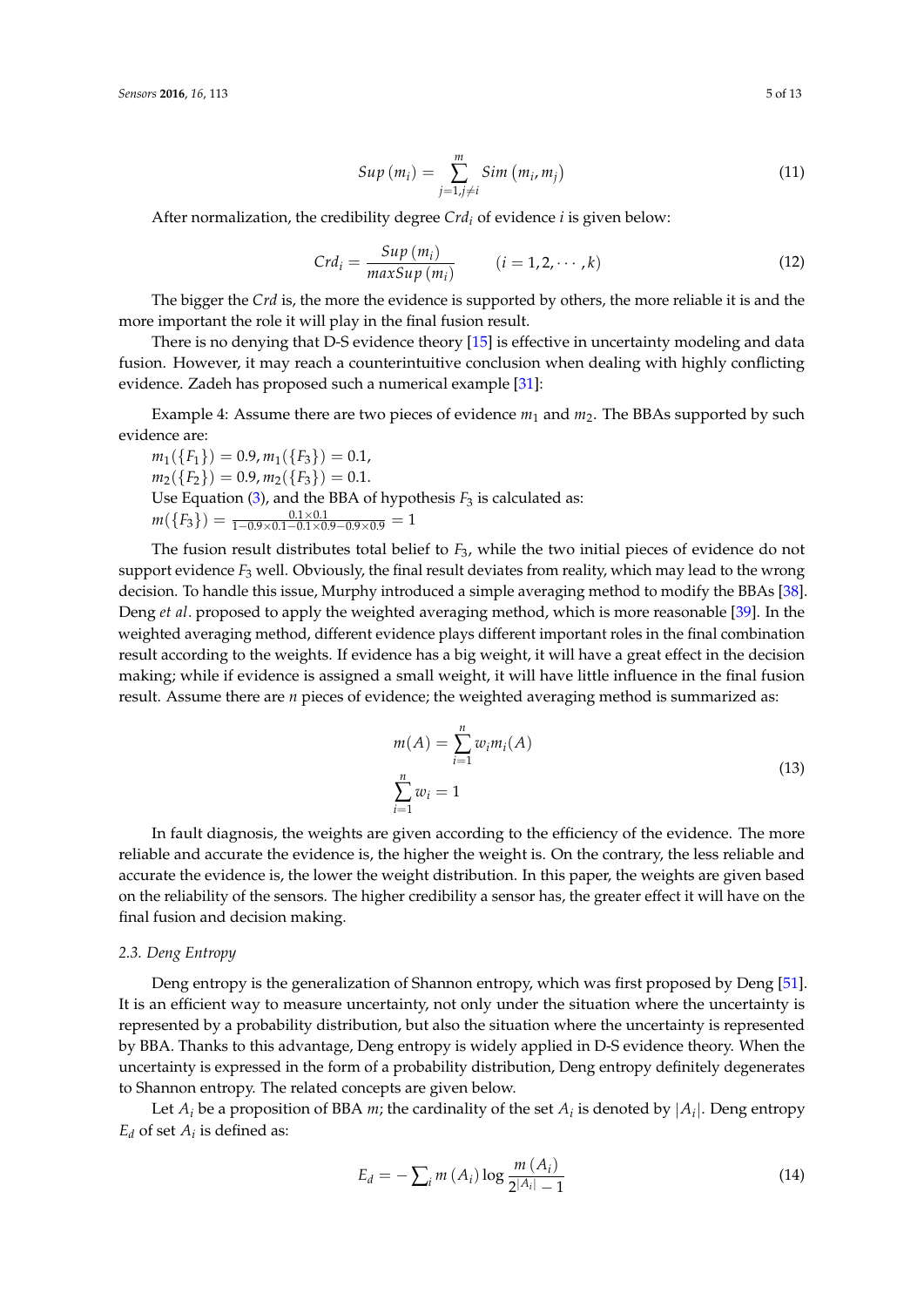When the belief value is only assigned to a single element, Deng entropy can definitely degenerate to Shannon entropy, namely:

$$
E_d = -\sum_i m(A_i) \log \frac{m(A_i)}{2^{|A_i|} - 1} = -\sum_i m(A_i) \log m(A_i)
$$
 (15)

For more detailed information, please refer to [\[51\]](#page-12-19).

#### *2.4. Fan and Zuo's Method*

Fan and Zuo proposed to improve the evidence by evidence sufficiency, evidence importance and the conflict among evidence [\[43\]](#page-12-12). In practical applications, the data obtained from a sensor may contain uncertainty and errors. Fan and Zuo introduced the fuzzy relationship function to measure evidence sufficiency, which denotes *µ*. Besides, not al of the pieces of evidence are of the same importance. Fan and Zuo introduced the evidence weight to represent evidence importance, which denotes *v*. The modification of BBAs considering both evidence sufficiency and evidence importance is given below:

$$
\mathbf{m}_{i,\bullet}(A) = \begin{cases} \alpha_{i,j'} \cdot m_i(A), & A \subset \theta \\ 1 - \sum_{B \subset \theta} \alpha_{i,j'} \cdot m_i(B) & B \subset \theta, A = \theta \end{cases}
$$
(16)

where  $\alpha_{i,j'}$  is the combination of sufficiency index  $\mu$  and importance index  $v$ , which is defined as  $\alpha_{i,j'} = v_{i,j'} \cdot \mu_i.$ 

After modification, if the BBAs are still in conflict with each other, Fan and Zuo proposed to use the non-conflict factor to modify Dempster's combination rule. For more detailed information, please refer to [\[43\]](#page-12-12).

Though Fan and Zuo's method can handle the conflict problem and perform data fusion effectively, it has some limitations. First, it only considers the static reliability of sensors, such as evidence sufficiency and evidence importance, and ignores the dynamic reliability, which is reflected in the real-time detection process; it is not reasonable in practice. Besides, Fan and Zuo introduced a process of judging the conflict degree between pieces of evidence, according to the degree of different combination rules adopted, which makes it much more complex to make a decision.

## **3. The Proposed Method**

## *3.1. Static Reliability*

The sensor reliability is of great value in comprehending and quantifying the sensor performance. Whether the fusion result is reasonable is closely associated with the static reliability of sensors, such as accuracy, work efficiency and experts with different knowledge. The sensor static reliability can be affected by technical factors and noise, such as principle, material, manufacturing craft, and so on. It can be evaluated by comparing the sensor outputs with the actual values in long-term practical applications. In this paper, we adopt evidence sufficiency and evidence importance in Fan and Zuo's method [\[43\]](#page-12-12) to measure the static reliability of sensors. The static reliability index is denoted as *w s* , where superscript *s* means "static reliability".  $w^s$  combines the sufficiency index and the importance index, which is defined below:

<span id="page-5-0"></span>
$$
w^s = \mu_i \times \nu_{i,j'} = \alpha_{i,j'} \tag{17}
$$

If an evidence has a high sufficiency level and a high level of importance, it will be assigned a high weight, so that it can have a great effect on the final data fusion result and the decision making.

## *3.2. Dynamic Reliability*

The sensor reliability is also related to the target and surrounding properties, such as environment noises, the presence of unknown targets and the deception behaviors of observed targets [\[44\]](#page-12-13). Due to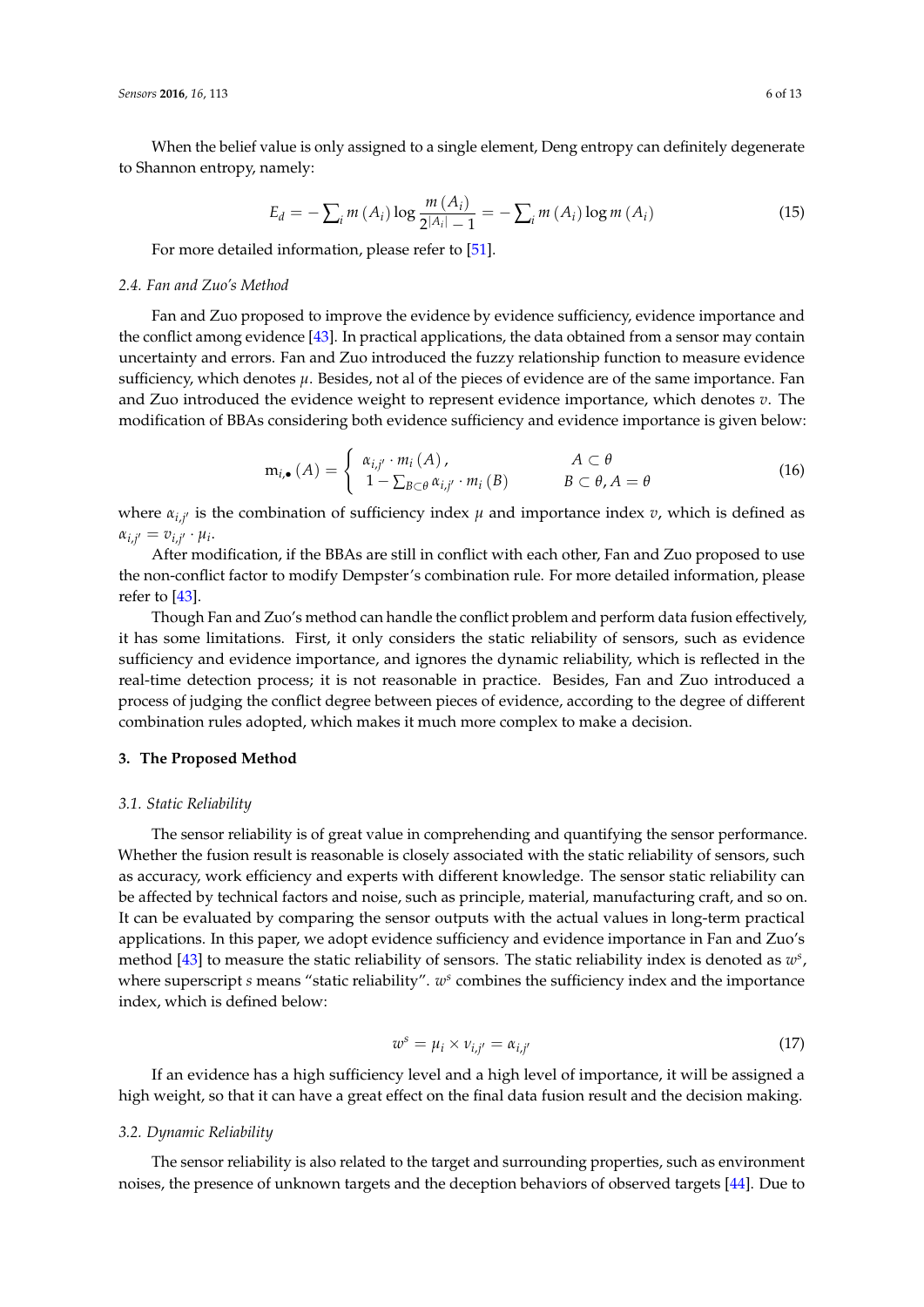different sources, different sensors have different adaptationsto the environment. Hence, it is also important to take the dynamic reliability of sensors in the combination process into consideration. The dynamic reliability is generally evaluated by measuring the consensus among a group of sensors. As for the same input, the sensors may have different reports. If a sensor report reaches a good consensus with those of other sensors, it has good adaptive performance to the environment, which means it is stable and reliable in detection. From this point of view, the weight assigned to this type of sensor is supposed to be great to guarantee that it can play a more important part in the final combination result and decision making. On the contrary, if a sensor has poor adaptability to the environment, the weight assigned to this kind of sensors should be small, so that it has little influence on the final result.

Evidence distance is an efficient tool to measure the dissimilarity between every two pieces of evidence [\[50\]](#page-12-18). Additionally, it can be adopted to reflect the consensus among the sensors, which can be used to evaluate the dynamic reliability. If evidence has a large distance from others, it is poorly supported by other evidence, namely it has great conflict with the others, which means it has a lower level of credibility and has little consensus with the others. To reduce the influence of such evidence on the final decision, it will be assigned small weights.

In this paper, one contribution is that not only evidence distance, but also Deng entropy are introduced to measure the information volume of the evidence [\[51\]](#page-12-19). Suppose that there is evidence containing a great volume of information; it is supposed to have a little conflict with others; in other words, it has great consensus with other evidence and is well supported by others. As for this kind of evidence, it will be distributed with a big weight to have a great effect on the final decision.

The dynamic reliability combining both evidence distance and Deng entropy denoted  $w^d$  is defined as:

<span id="page-6-0"></span>
$$
w^d = C r d_i \times E d_i \tag{18}
$$

where the superscript *d* of  $w^d$  represents "dynamic reliability". *Crd<sub>i</sub>* is calculated by Equation [\(12\)](#page-4-0). *Ed*<sub>*i*</sub> is obtained after normalization of Equation [\(14\)](#page-4-1). The process is given below:

<span id="page-6-2"></span>
$$
Ed(i) = \frac{Ed(i)}{maxEd(i)}
$$
\n(19)

If evidence has a high dynamic reliability that is equal to one, this means this piece of evidence is completely reliable. Besides, this piece of evidence has not only the highest credibility, but also the maximum information volume. In addition, this evidence will play a significant part in the final result. On the contrary, if evidence has a very low dynamic reliability, which equals zero, this means this evidence highly conflicts with others, and it may distribute the whole BBA to a single element. It is obvious that this type of evidence will not participate in decision making. The dynamic reliability considering both Deng entropy [\[51\]](#page-12-19) and evidence distance [\[50\]](#page-12-18) can reflect the adaptability and the dynamic reliability of the sensors effectually.

#### *3.3. Comprehensive Reliability of Sensor*

Based on all of the above, this paper proposes a new comprehensive method to model the sensor reliability. The new model combining the static reliability and dynamic reliability is more reasonable. It is defined below:

<span id="page-6-1"></span>
$$
w = w^s \times w^d \tag{20}
$$

where  $w^s$  is given in Equation [\(17\)](#page-5-0) and  $w^d$  is obtained by Equation [\(18\)](#page-6-0). According to the sensor reliability, the weight of each piece of evidence can be obtained. It is obvious that the more reliable the sensor is, the greater effect it has on the fusion result, which is great help for making the right decision.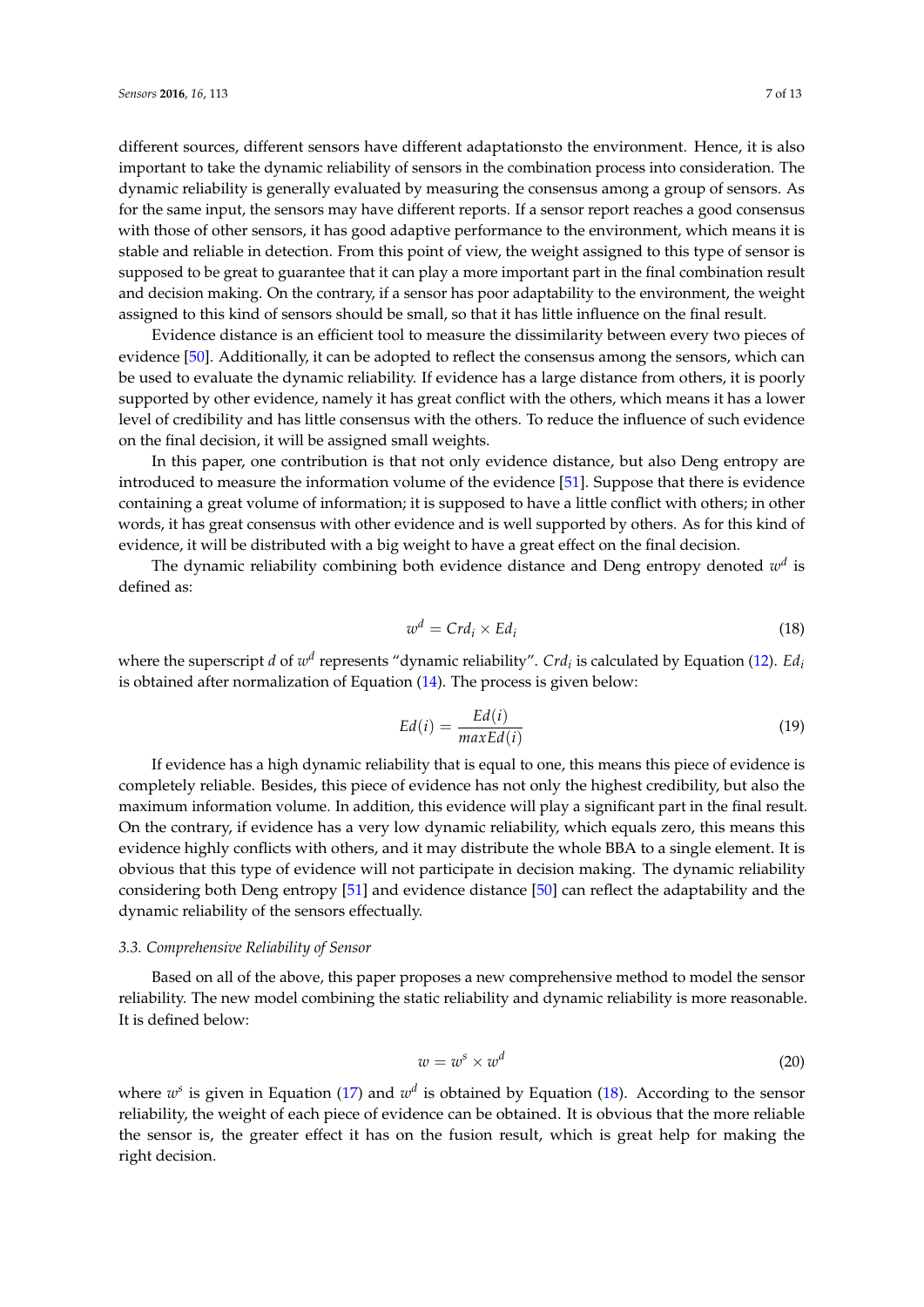*Sensors* **2016**, *16*, 113 8 of 13

Suppose there are *n* pieces of evidence, the final weights on the basis of Equation [\(20\)](#page-6-1) after normalization is given below:

$$
w(i) = \frac{w(i)}{\sum_{i=1}^{n} w(i)}
$$
\n
$$
(21)
$$

Use the value to make weighted averaging according to Equation [\(13\)](#page-4-2), and the weighted evidence can be obtained. Combine the weighted evidence *n* − 1 times, and the fusion result can be obtained to make the final decision. To illustrate the process more clearly, Figure [1](#page-7-0) shows the flowchart of the new method specifically.

<span id="page-7-0"></span>

**Figure 1.** The flowchart of the new method.

In Fan and Zuo's method [\[43\]](#page-12-12), the evidence sufficiency and evidence importance both belong to static reliability, which neglects the significance of dynamic reliability. In contrast, the new method is more reasonable and considerate. The relationship between Fan and Zuo's method and the new method is illustrated in Figure [2.](#page-8-0)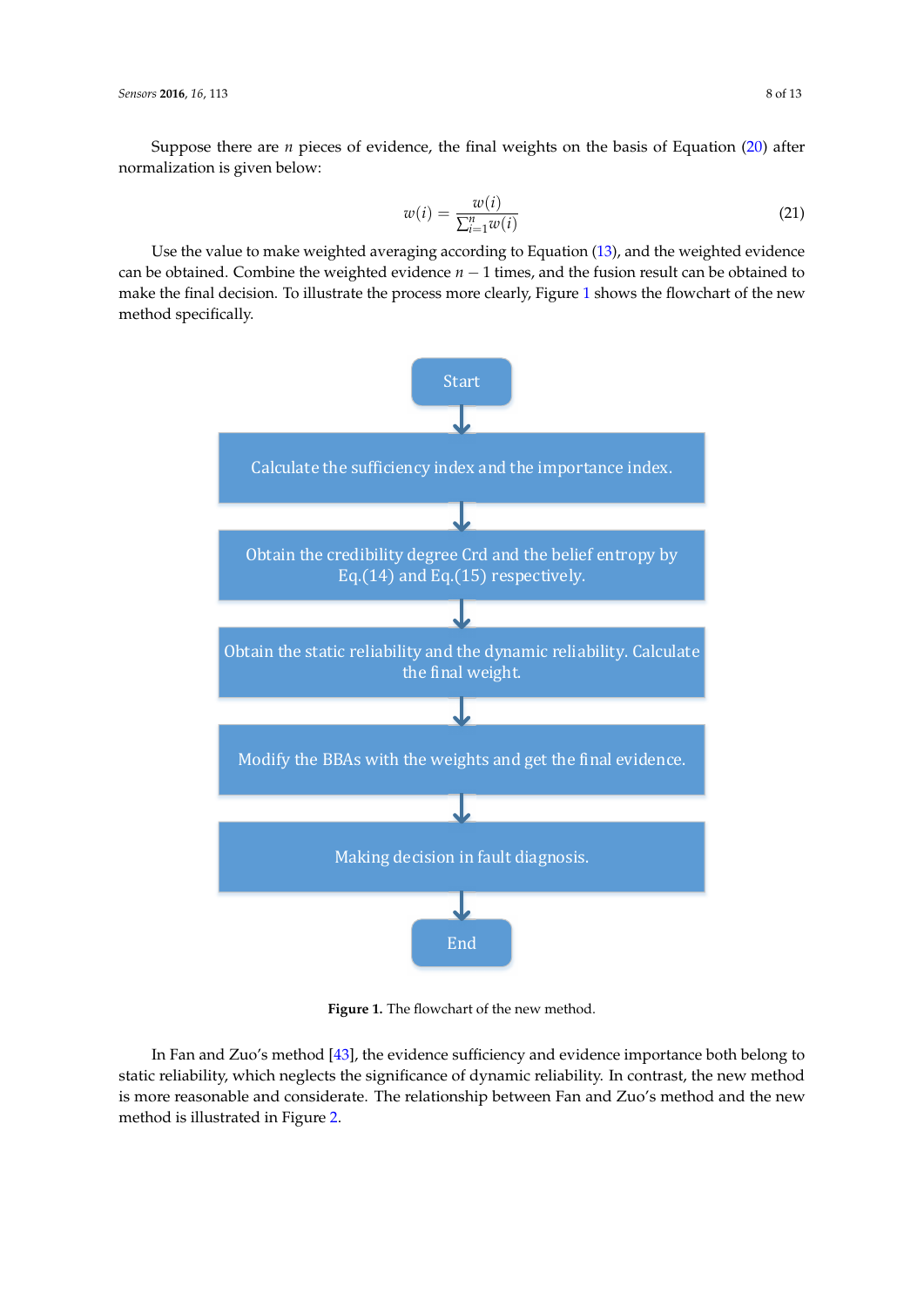<span id="page-8-0"></span>

**Figure 2.** The relationship between Fan and Zuo's method and the new method.

D-S evidence theory simply combines the initial evidence to make a decision [\[43\]](#page-12-12). While in the other two methods, the reliability of sensors is also taken into consideration. Fan and Zuo's method [\[43\]](#page-12-12) only requires the input of evidence sufficiency and evidence importance [\[43\]](#page-12-12). However, it is not easy to obtain these parameters in practice. In comparison, the new method is more reasonable and has greater consideration, which makes a great contribution to improve the accuracy of decision making.

## **4. Application**

The example from paper [\[43\]](#page-12-12) is given to demonstrate the effectiveness of the new method.

<span id="page-8-1"></span>Example 5: Assume a machine has three gears *G*1, *G*<sup>2</sup> and *G*3, and the failure modes *F*1, *F*2, *F*<sup>3</sup> represent that there are faults in *G*1, *G*2, and *G*3, respectively. The fault hypothesis set is  $\theta = \{F_1, F_2, F_3\}$ . Suppose there are three types of sensors named  $S_1$ ,  $S_2$  and  $S_3$ , respectively. Additionally, the evidence derived from different sensors is denoted by  $E = \{E_1, E_2, E_3\}$ . The BBAs based on these pieces of evidence are given in Table [1.](#page-8-1)

|                     | $\{F_1\}$ | ${F_2}$ | ${F_2, F_3}$ |     |
|---------------------|-----------|---------|--------------|-----|
| $E_1 : m_1 (\cdot)$ | 0.6       | 0.1     | 0.1          | 0.2 |
| $E_2$ : $m_2$ (·)   | 0.05      | 0.8     | 0.05         | 0.1 |
| $E_3$ : $m_3$ (·)   | 0.7       | 0.1     | (0.1)        | 0.1 |

**Table 1.** Basic belief assignments (BBAs) for the example.

The conflict factors between each pair of evidence are  $k_{1,2} = 0.52$ ,  $k_{1,3} = 0.26$ ,  $k_{2,3} = 0.605$ . It is obvious that the second piece of evidence conflicts highly with the others. Assume the sufficiency indexes of the three pieces of evidence are 1, 0.6, 1, respectively. Additionally, the importance indexes are 1, 0.34, 1.

According to Equation [\(12\)](#page-4-0), the credibility degree *Crd<sup>i</sup>* of these three pieces of evidence can be calculated based on the initial BBAs.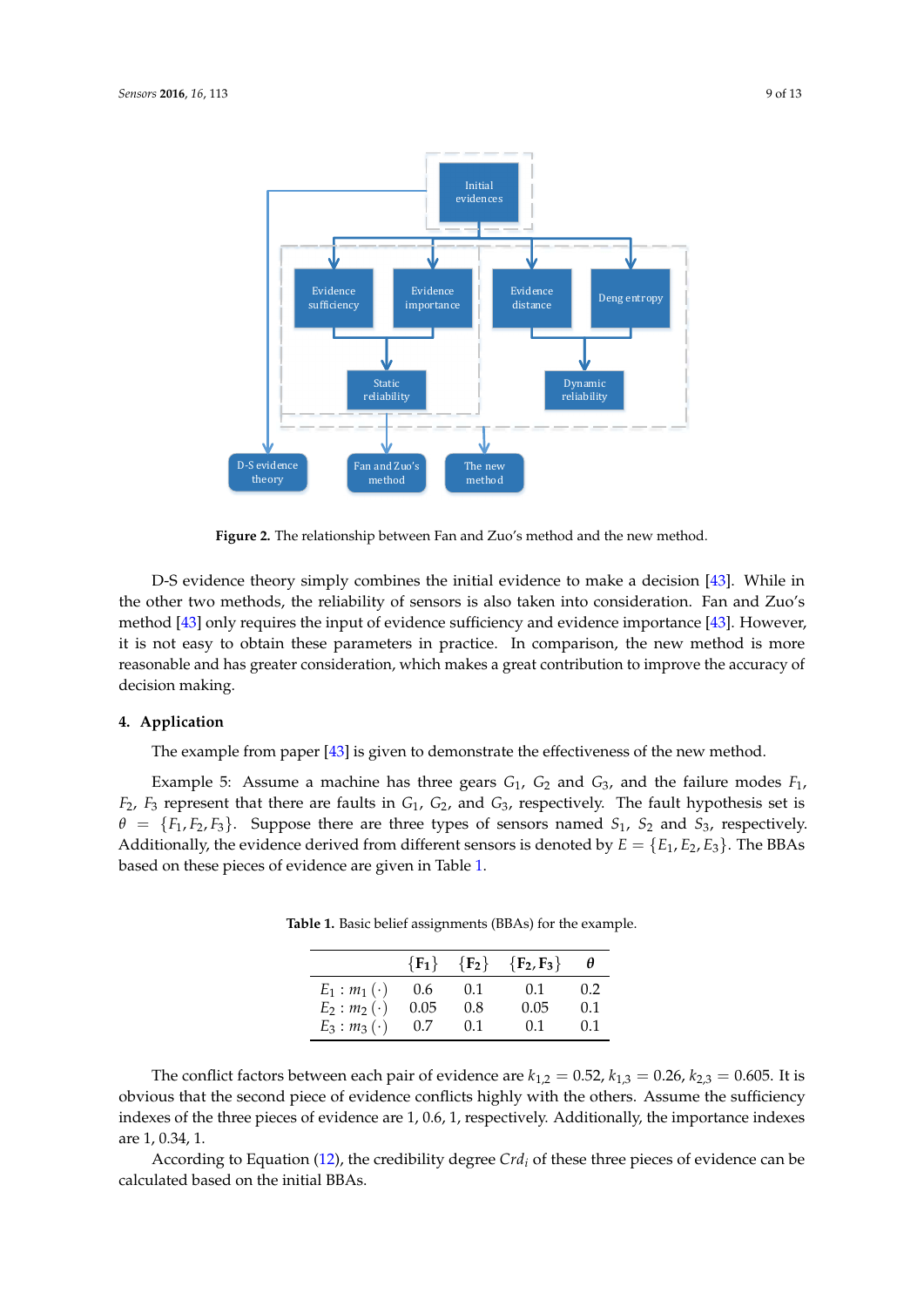Adopt Equation [\(14\)](#page-4-1) to calculate the Deng entropy, which is given below:

$$
E_{d1} = 2.2909
$$
  
\n
$$
E_{d2} = 1.3819
$$
  
\n
$$
E_{d3} = 1.7960
$$

Additionally, the results after normalization of the Deng entropy according to Equation [\(19\)](#page-6-2) are as follows:

$$
\varphi_1 = 1.0000
$$

$$
\varphi_2 = 0.6032
$$

$$
\varphi_3 = 0.7840
$$

Then, the static reliability  $w^s$  and the dynamic reliability  $w^d$  can be obtained based on Equations [\(17\)](#page-5-0) and [\(18\)](#page-6-0), respectively. On basis of all of the above, the final weights according to Equation [\(20\)](#page-6-1) are given below:

$$
w_1 = 1 \times 1 \times 1 \times 1 = 1
$$
  

$$
w_2 = 0.6 \times 0.34 \times 0.5523 \times 0.6032 = 0.0680
$$
  

$$
w_3 = 1 \times 1 \times 0.9660 \times 0.7840 = 0.7573
$$

The final weights after normalization are shown as follows:

$$
w_1 = 0.5479
$$
  

$$
w_2 = 0.0372
$$
  

$$
w_3 = 0.4149
$$

Use the weights to modify the BBAs, and the results are given below:  $m({F_1}) = 0.6210, m({F_2}) = 0.1261, m({F_2, F_3}) = 0.0981, m(\Theta) = 0.1548.$ After the combination by Equation [\(3\)](#page-2-1), the final BBAs are:

$$
m({F1}) = 0.8948
$$

$$
m({F2}) = 0.0739
$$

$$
m({F2, F3}) = 0.0241
$$

$$
m(\Theta) = 0.0072
$$

<span id="page-9-0"></span>Table [2](#page-9-0) shows the results obtained by different methods.

**Table 2.** Comparison between the proposed method and other methods. D-S, Dempster–Shafer.

|                           | $\{F_1\}$ | $\{F_2\}$ | ${F_2, F_3}$ | θ      |
|---------------------------|-----------|-----------|--------------|--------|
| D-S evidence theory       | 0.4519    | 0.5048    | 0.0336       | 0.0096 |
| Fan and Zuo's method [43] | 0.8119    | 0.1096    | 0.0526       | 0.0259 |
| The proposed method       | 0.8948    | 0.0739    | 0.0241       | 0.0072 |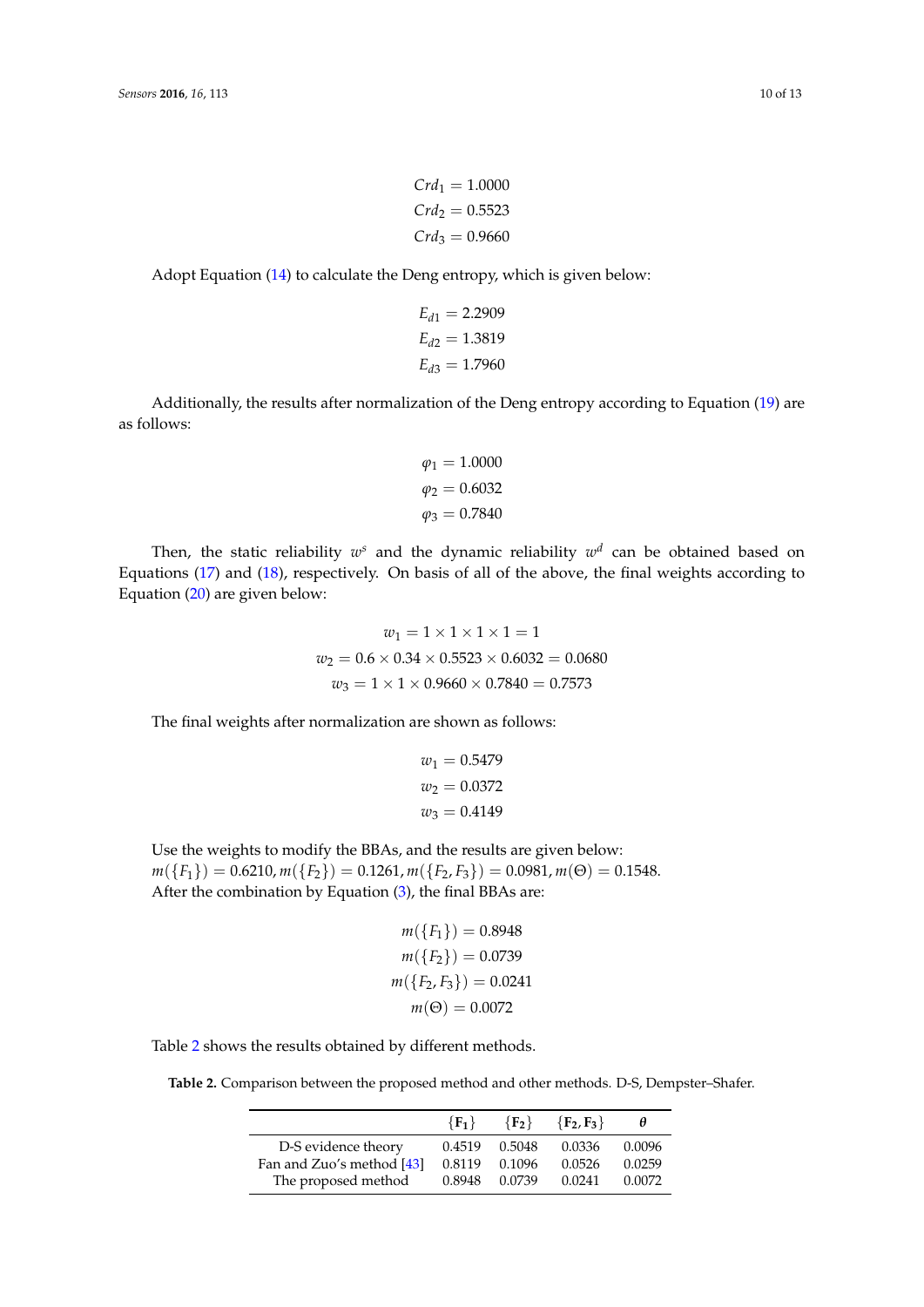According to the proposed method, the fault *F*<sup>1</sup> has a belief degree of 89.48%, while the fault *F*<sup>2</sup> only has a belief degree of 7.39%. It is clear that  $m{F_1} > m{F_2}$ . Therefore, we can find that the fault is *F*1, which means that Gear 1 has a fault.

In D-S evidence theory, the BBA of fault  $F_1$  is 0.4519, while that of  $F_2$  is 0.5048. Due to the conflict evidence *E*<sub>2</sub>, D-S evidence theory comes to the wrong result that  $m\{F_2\} > m\{F_1\}$ , which may lead to the wrong decision; while the other two methods deal with the conflict evidence  $E_2$ , so that they can both reach the right result.

In Fan and Zuo's method, the belief degree of *F*<sup>1</sup> is 81.19%, while the new method has a higher belief degree of 89.48%. The main reason is that the proposed method takes into consideration not only the static reliability represented by evidence sufficiency and evidence importance, but also the dynamic reliability measured by evidence distance and entropy, which decreases the conflict evidence *F*2's influence on the final result enormously.

The new method improves the accuracy of fault diagnosis from 81.19% to 89.48%, which illustrates the efficiency of the new method in conflict management and fault diagnosis.

#### **5. Conclusions**

How to efficiently model sensor reliability greatly affects the performance of the sensor fusion system. To address this issue, a new sensor reliability model combining both dynamic reliability and static reliability is presented in this paper. The dynamic property of the sensor reliability is determined by the distance function of the sensor report and the information volume of each sensor report. A new discounting coefficient is proposed to improve the classical Dempster combination rule. An application in fault diagnosis is illustrated to show the efficiency of our proposed method. It seems that our proposed method is more efficient for handling highly conflicting evidence. In addition, from the result obtained in this paper, the new method can identify the fault correctly and improve the accuracy of fault diagnosis from 81.19% to 89.48%.

The proposed method has two aspects of merit. From the aspect of the math model of sensor data fusion, the proposed work takes into consideration not only evidence distance, but also the information volume of the sensor itself, which contributes to the dynamic property of sensor reliability more reasonably. From the aspect of a real application in fault diagnosis, the proposed method can effectually handle conflict management. The application results show that the accuracy in fault diagnosis is improved from 81.19% to 89.48%. Besides, it can be easily extended to other multi-sensor systems, which makes it useful to practical engineering.

**Acknowledgments:** The authors greatly appreciate the reviewers' suggestions and the editor's encouragement. The work is partially supported by the National High Technology Research and Development Program of China (863 Program) (Grant No. 2013AA013801), the National Natural Science Foundation of China (Grant Nos. 61174022,61573290,61503237) and the China State Key Laboratory of Virtual Reality Technology and Systems, Beihang University (Grant No. BUAA-VR-14KF-02).

**Author Contributions:** Yong Deng designed and performed the research. Kaijuan Yuan wrote the paper. Kaijuan Yuan, Liguo Fei and Bingyi Kang performed the computation. Yong Deng, Kaijuan Yuan and Fuyuan Xiao analyzed the data. All authors discussed the results and commented on the manuscript.

**Conflicts of Interest:** The authors declare no conflict of interest.

#### **References**

- <span id="page-10-0"></span>1. Xu, L.; Krzyzak, A.; Suen, C.Y. Methods of combining multiple classifiers and their applications to handwriting recognition. *IEEE Trans. Syst. Man Cybern.* **1992**, *22*, 418–435.
- <span id="page-10-1"></span>2. Lu, X.; Wang, Y.; Jain, A.K. Combining classifiers for face recognition. In Proceedings of the 2003 International Conference on Multimedia and Expo, Baltimore, MD, USA, 6–9 July 2003; Volume 3, pp. 13–16.
- <span id="page-10-2"></span>3. García, F.; Jiménez, F.; Anaya, J.J.; Armingol, J.M.; Naranjo, J.E.; de la Escalera, A. Distributed pedestrian detection alerts based on data fusion with accurate localization. *Sensors* **2013**, *13*, 11687–11708.
- <span id="page-10-3"></span>4. Xu, X.; Liu, P.; Sun, Y.; Wen, C. Fault diagnosis based on the updating strategy of interval-valued belief structures. *Chin. J. Electron.* **2014**, *23*, 753–760.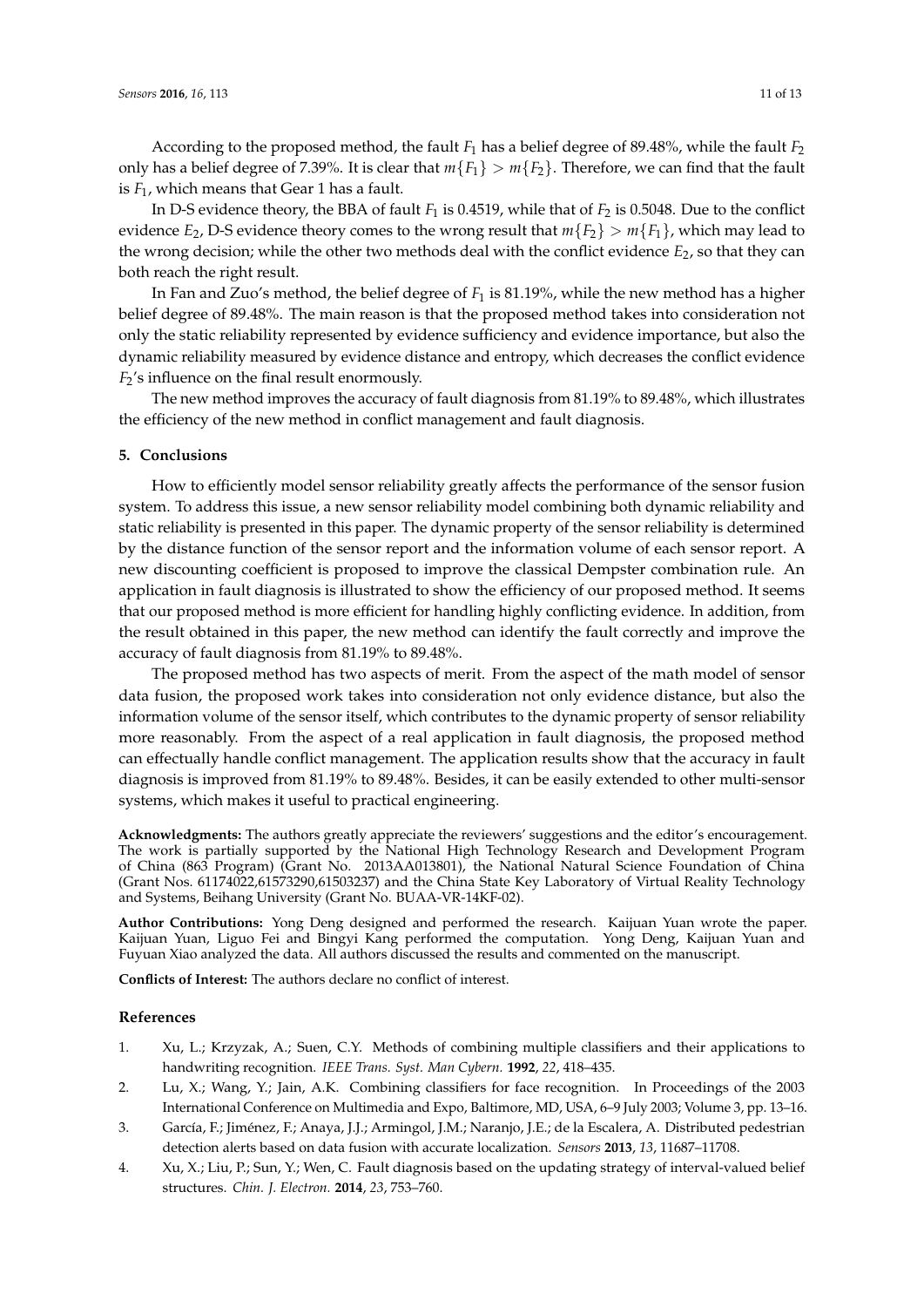- <span id="page-11-0"></span>5. Walley, P.; de Cooman, G. A Behavioural Model For Linguistic Uncertainty. *Inf. Sci.* **2001**, *134*, 1–37.
- <span id="page-11-1"></span>6. Deng, Y.; Liu, Y.; Zhou, D. An Improved Genetic Algorithm with Initial Population Strategy for Symmetric TSP. *Math. Probl. Eng.* **2015**, *2015*, doi:10.1155/2015/212794.
- <span id="page-11-2"></span>7. Jones, R.W.; Lowe, A.; Harrison, M. A framework for intelligent medical diagnosis using the theory of evidence. *Knowl. Based Syst.* **2002**, *15*, 77–84.
- <span id="page-11-3"></span>8. Jiang, W.; Yang, Y.; Luo, Y.; Qin, X. Determining Basic Probability Assignment Based on the Improved Similarity Measures of Generalized Fuzzy Numbers. *Int. J. Comput. Commun. Control* **2015**, *10*, 333–347.
- <span id="page-11-4"></span>9. Liu, H.C.; Liu, L.; Lin, Q.L. Fuzzy failure mode and effects analysis using fuzzy evidential reasoning and belief rule-based methodology. *IEEE Trans. Reliab.* **2013**, *62*, 23–36.
- 10. Jiang, W.; Luo, Y.; Qin, X.; Zhan, J. An improved method to rank generalized fuzzy numbers with different left heights and right heights. *J. Intell. Fuzzy Syst.* **2015**, *28*, 2343–2355.
- 11. Deng, Y. A Threat Assessment Model under Uncertain Environment. *Math. Probl. Eng.* **2015**, *2015*, doi:10.1155/2015/878024.
- <span id="page-11-5"></span>12. Mardani, A.; Jusoh, A.; Zavadskas, E.K. Fuzzy multiple criteria decision-making techniques and applications—Two decades review from 1994 to 2014. *Expert Syst. Appl.* **2015**, *42*, 4126–4148.
- <span id="page-11-6"></span>13. Cai, B.; Liu, Y.; Liu, Z.; Tian, X.; Zhang, Y.; Ji, R. Application of Bayesian Networks in Quantitative Risk Assessment of Subsea Blowout Preventer Operations. *Risk Anal.* **2013**, *33*, 1293–1311.
- <span id="page-11-7"></span>14. Deng, X.; Hu, Y.; Deng, Y.; Mahadevan, S. Supplier selection using AHP methodology extended by D numbers. *Expert Syst. Appl.* **2014**, *41*, 156–167.
- <span id="page-11-8"></span>15. Dempster, A.P. Upper and lower probabilities induced by a multivalued mapping. In *Classic Works of the Dempster-Shafer Theory of Belief Functions;* Yager, R.R., Liu, L., Eds.; Springer: Berlin, Germany, 1966; Volume 38, pp. 57–72.
- <span id="page-11-9"></span>16. Shafer, G. *A Mathematical Theory of Evidence*; Princeton University Press: Princeton, NJ, USA, 1976; Volume 1.
- <span id="page-11-10"></span>17. Al-Ani, A.; Deriche, M. A new technique for combining multiple classifiers using the Dempster-Shafer theory of evidence. *J. Artif. Intell. Res.* **2002**, *17*, 333–361.
- <span id="page-11-11"></span>18. Zhao, Z.S.; Zhang, L.; Zhao, M.; Hou, Z.G.; Zhang, C.S. Gabor face recognition by multi-channel classifier fusion of supervised kernel manifold learning. *Neurocomputing* **2012**, *97*, 398–404.
- 19. Moosavian, A.; Khazaee, M.; Najafi, G.; Kettner, M.; Mamat, R. Spark plug fault recognition based on sensor fusion and classifier combination using Dempster–Shafer evidence theory. *Appl. Acoust.* **2015**, *93*, 120–129.
- <span id="page-11-12"></span>20. Han, D.Q.; Han, C.Z.; Yang, Y. Multi-class SVM classifiers fusion based on evidence combination. In Proceedings of the International Conference on Wavelet Analysis and Pattern Recognition, Beijing, China, 2–4 November 2007; Volume 2, pp. 579–584.
- <span id="page-11-13"></span>21. Le, C.A.; Huynh, V.N.; Shimazu, A.; Nakamori, Y. Combining classifiers for word sense disambiguation based on Dempster–Shafer theory and OWA operators. *Data Knowl. Eng.* **2007**, *63*, 381–396.
- 22. Wang, X.; Huang, J.Z.; Wang, X.; Huang, J.Z. Editorial: Uncertainty in learning from big data. *Fuzzy Sets Syst.* **2015**, *258*, 1–4.
- <span id="page-11-14"></span>23. Deng, Y.; Mahadevan, S.; Zhou, D. Vulnerability assessment of physical protection systems: A bio-inspired approach. *Int. J. Unconv. Comput.* **2015**, *11*, 227–243.
- <span id="page-11-15"></span>24. Molina, C.; Yoma, N.B.; Wuth, J.; Vivanco, H. ASR based pronunciation evaluation with automatically generated competing vocabulary and classifier fusion. *Speech Commun.* **2009**, *51*, 485–498.
- 25. Zhang, X. Interactive patent classification based on multi-classifier fusion and active learning. *Neurocomputing* **2014**, *127*, 200–205.
- <span id="page-11-16"></span>26. Rikhtegar, N.; Mansouri, N.; Oroumieh, A.A.; Yazdani-Chamzini, A.; Zavadskas, E.K.; Kildiené, S. Environmental impact assessment based on group decision-making methods in mining projects. *Econ. Res.* **2014**, *27*, 378–392.
- <span id="page-11-17"></span>27. Cai, B.; Liu, Y.; Fan, Q.; Zhang, Y.; Liu, Z.; Yu, S.; Ji, R. Multi-source information fusion based fault diagnosis of ground-source heat pump using Bayesian network. *Appl. Energy* **2014**, *114*, 1–9.
- <span id="page-11-18"></span>28. Deng, X.; Hu, Y.; Deng, Y.; Mahadevan, S. Environmental impact assessment based on D numbers. *Expert Syst. Appl.* **2014**, *41*, 635–643.
- <span id="page-11-19"></span>29. Liu, H.C.; You, J.X.; Fan, X.J.; Lin, Q.L. Failure mode and effects analysis using D numbers and grey relational projection method. *Expert Syst. Appl.* **2014**, *41*, 4670–4679.
- <span id="page-11-20"></span>30. Deng, Y. Generalized evidence theory. *Appl. Intell.* **2015**, *43*, 530–543.